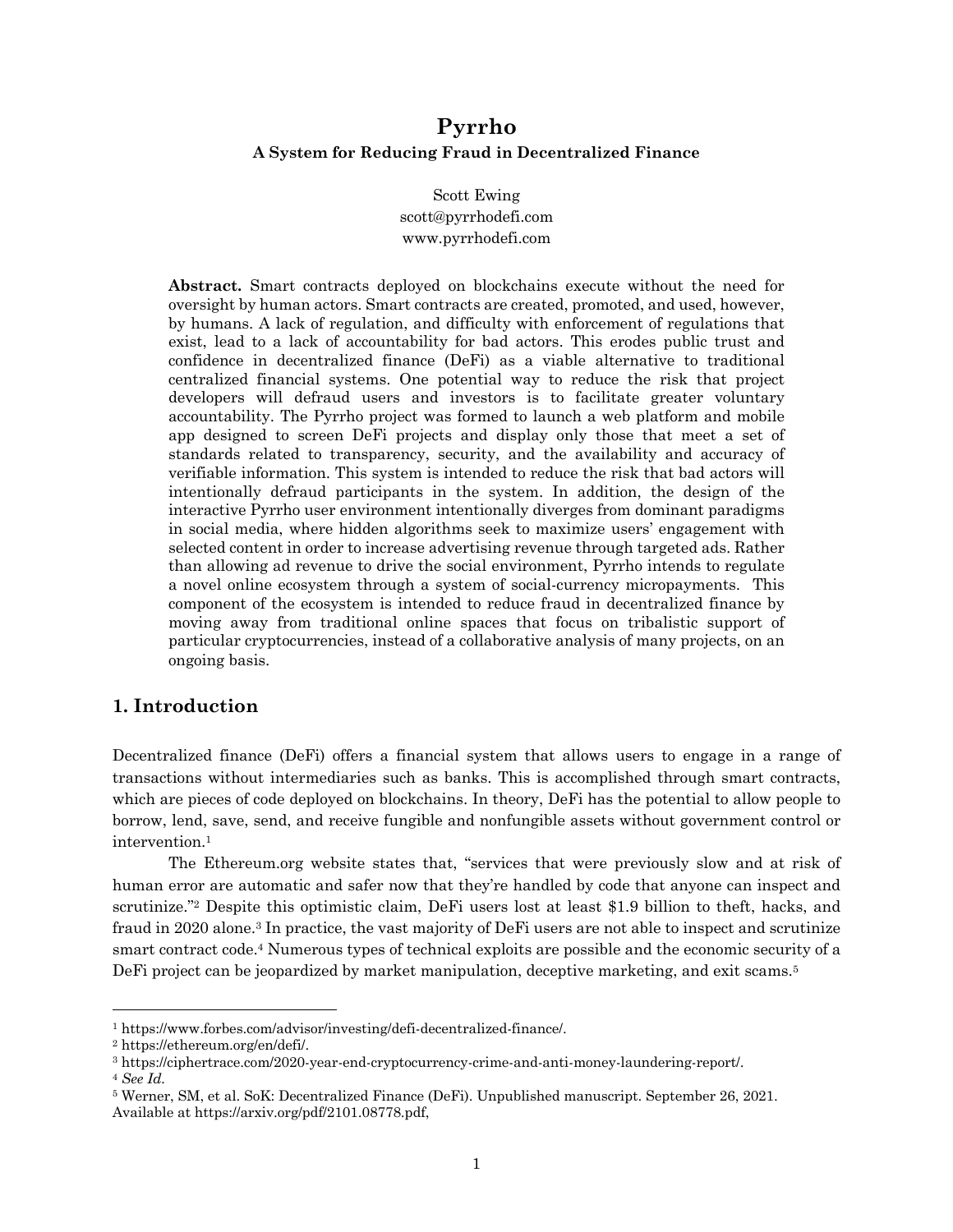Finding reliable information about DeFi projects in a healthy online environment is currently challenging. Online information about DeFi projects is almost always promotional in nature. Discussion forums on social media platforms have normalized anonymity, which makes it more difficult to assess the motives and information posted by other users. Insular communities whose members are driven by emotion, social bonding, and absolute faith in a specific project's success, are common. This culture benefits the developers of, and early investors in, DeFi projects. However, it tends also to lead to large losses for many participants.

Pyrrho was a Greek philosopher born around 360 BC, who inspired ancient skepticism as a philosophical movement.6 Rather than holding absolute convictions about the world around them, the ancient skeptics advocated the suspension of judgment.7 The Pyrrho project aims to embrace this type of skepticism and encourage ongoing, adaptive inquiry. According to Pyrrhonism, this approach has the potential to lead to an "untroubled and tranquil condition of the soul."8 The theory behind the Pyrrho project is that promoting this mindset may lead to fewer financial losses for honest supporters of the DeFi movement.

Pyrrho is a project that seeks to reduce fraud in decentralized finance by vetting decentralized finance (DeFi) projects, encouraging transparency, and offering an online space for DeFi developers, users, and investors to discuss projects without the psychological manipulation of online tribal communities that use the pejorative term "fud" (fear, uncertainty, and doubt) to attack anyone who expresses skepticism about a particular project. Pyrrho intends to encourage better assessments of DeFi projects by providing accurate information and a forum for rational discourse. It intends to do this by creating a searchable list of vetted DeFi projects within a user ecosystem that is regulated through micropayments of Pyrrho Token.

# **2. The DeFi Project Database**

The theory behind the Pyrrho screening system is that DeFi projects that are more transparent and have meaningful use cases are less likely to be scams than projects that merely seek to attract investors based on hype and the manipulation of token holders' emotions. Pyrrho's screening process is not intended to predict the degree of a project's success or direction of a cryptocurrency's price movement. Pyrrho merely intends to restrict the inclusion of DeFi projects in its database to those that meet a set of standards related to transparency, security, and the availability and accuracy of verifiable information. Some of the information that may be used to determine whether a DeFi project may list itself in the database include the following.

- Details about a registered business if there is one.
- Information about the development team.
- Information about wallets owned by the project.
- Information about private sales, presales, and launches of any tokens.
- Information about liquidity pools.
- Information provided by the project's website, white paper, lite paper, and blockchain explorer page.

<sup>6</sup> https://plato.stanford.edu/entries/pyrrho/.

<sup>7</sup> https://plato.stanford.edu/entries/skepticism-ancient/.

<sup>8</sup> Sextus Empiricus. Outlines of Pyrronism. Translated, with Introduction and Commentary, by Benson Mates Oxford University Press, New York Oxford 1996. Retrieved Novembe 26, 2021 from

http://www.sciacchitano.it/pensatori%20epistemici/scettici/outlines%20of%20pyrronism.pdf.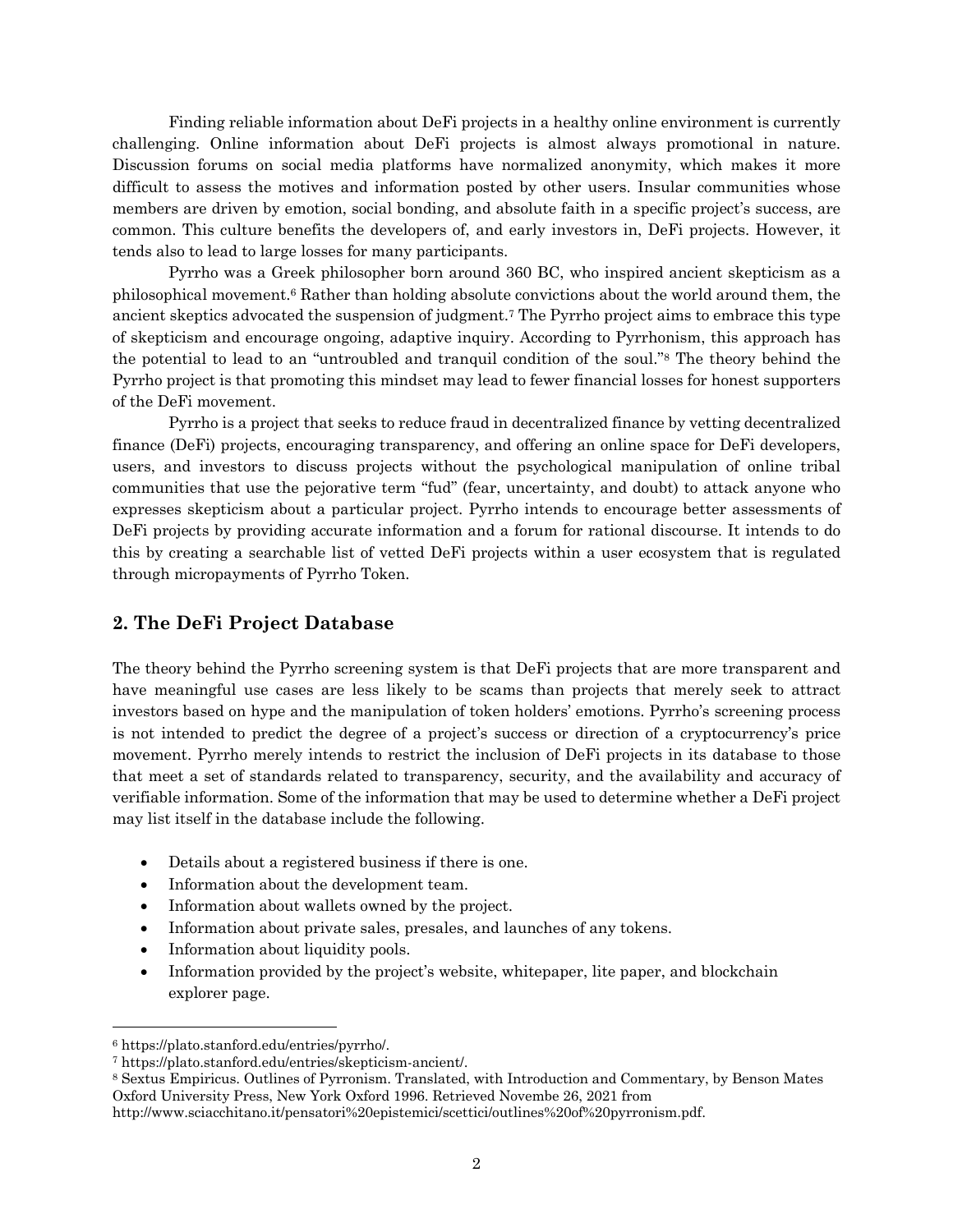- The GitHub profile for any solidity or software developers involved with the project.
- Details about the total supply, tokens burned, and circulating supply.

Users of the Pyrrho web platform and mobile app will be able to sort and filter projects by use case, price, volume, market cap, and other common metrics. Project developers will be permitted to create profiles that include additional information about the project and themselves. Registered users and verified users of the Pyrrho system will also be able to contribute to the discussion of a project within the user ecosystem, as described below.

# **3. Additional Services for Developers**

In addition to the database, Pyrrho intends to offer several services to further the interests of participants in decentralized finance systems. Additional services will focus on assisting project developers with security and voluntary accountability so that decentralized finance participants can make informed decisions and seek redress from project developers if fraudulent activities occur.

# *Confidential Identity Verification Services*

Some development team members with good intentions may nonetheless want to maintain their privacy. Pyrrho will offer an opportunity for developers to seek a verification badge that indicates the developer's identity has been verified by Pyrrho. The developer seeking this badge will agree that Pyrrho may release information about the developer under a predetermined set of circumstances such as credible allegations of fraud, a warrant, or subpoena. In exchange, Pyrrho will maintain the confidentiality of the information provided while displaying a verification badge that indicates that the developer has agreed to this conditional confidentiality. This system helps to assure the public that developers may be held accountable if they engage in misconduct related to the project they are promoting.

# *Liquidity Pool and Token Locking*

When the liquidity pool or large sums of project tokens held by developers are unlocked, this presents a risk to the holders. The risk can come from the development team members or third parties who can drain the liquidity pool or sell off large numbers of tokens, dramatically diminishing the value of the token for the other holders. Using smart contracts, liquidity pools and tokens can be locked for a specified period of time with a vesting schedule that releases tokens at predetermined intervals.

## *Contract auditing*

Smart contract audits help identify vulnerabilities and potential risks that reside within a smart contract. For an audit to be effective, it should be conducted by an entity other than the developers of a DeFi project to reduce the risk of bias. Ideally, an audit should be conducted before a cryptocurrency token launch so that problems can be fixed if they are identified in the audit. If issues are discovered after the launch of a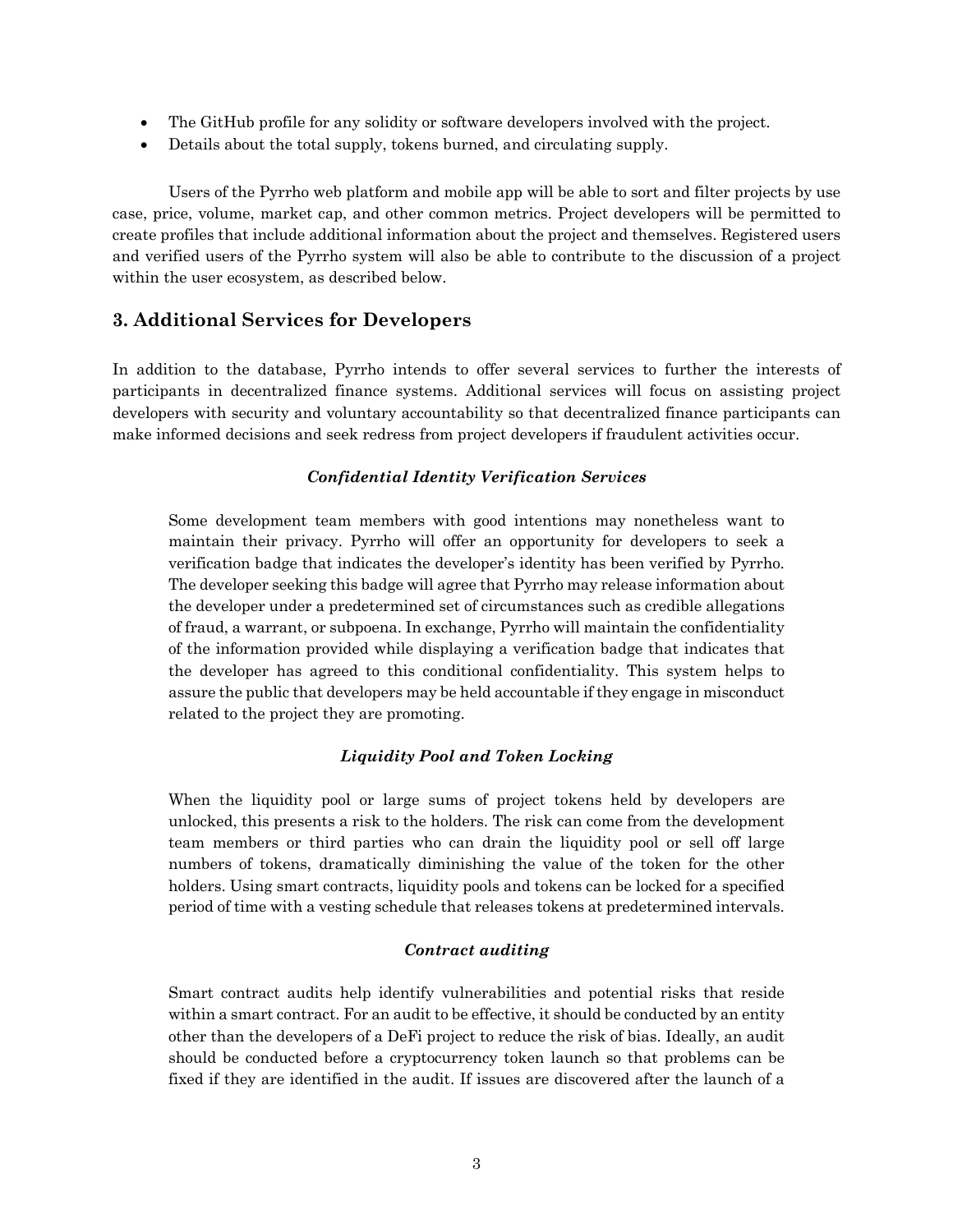token, the project developers may need to create a new smart contract and launch the token again.

## *Custodial Key Services*

When developers create wallet addresses to serve specific functions within a DeFi project, one security problem is the risk of unauthorized use of the wallet by a development team member or external party. Assigning one individual to maintain control over the wallet, with sole access to the private key, is one way to reduce this risk. However, a potential problem arises if that person becomes unavailable since no one else has access to that wallet. One solution to this problem is the use of a custodial key service.

To use the custodial key service, a wallet owner supplies another person, or persons, half of the private key. The other half is retained by Pyrrho. The owner would provide Pyrrho with the conditions under which the second half may and/or must be released. If these conditions are met, Pyrrho would release the second half of the private key to the designated recipient(s). This service is not restricted to DeFi project developers. Anyone with a cryptocurrency wallet can use this service to protect their cryptocurrency wallet simultaneously from the loss of funds and loss of access to funds.

# **4. Use Cases**

The Pyrrho web platform and mobile app will focus on organizing DeFi projects by use cases in order to bring attention to projects with potential long-term viability. Consequently, this whitepaper will focus on the utility of Pyrrho token. Initially, three broad categories of use cases are envisioned.

- i. Using Pyrrho Token to purchase goods and services, some of which are outlined above.
- ii. Marketing opportunities for vetted DeFi projects through airdrops to Pyrrho Token (PYO) holders.
- iii. The use of Pyrrho tokens as micropayments within the Pyrrho ecosystem to moderate user interactions and incentivize positive contributions.

The design and implementation of various features of the Pyrrho web platform and mobile app, along with the timing of their release, are subject to change. Flexibility is a necessary feature of adaptation to changing environments, and the roadmap will evolve over time to accommodate new information, competing projects, and the integration of new ideas as they arise.

## *Payment for goods and services*

Making payments in Pyrrho Token to Pyrrho for products and services constitutes one fundamental use case for the token. Such services, which are focused on making DeFi projects safer and more secure, are described above. Pyrrho services can be paid for in either BNB or Pyrrho Token.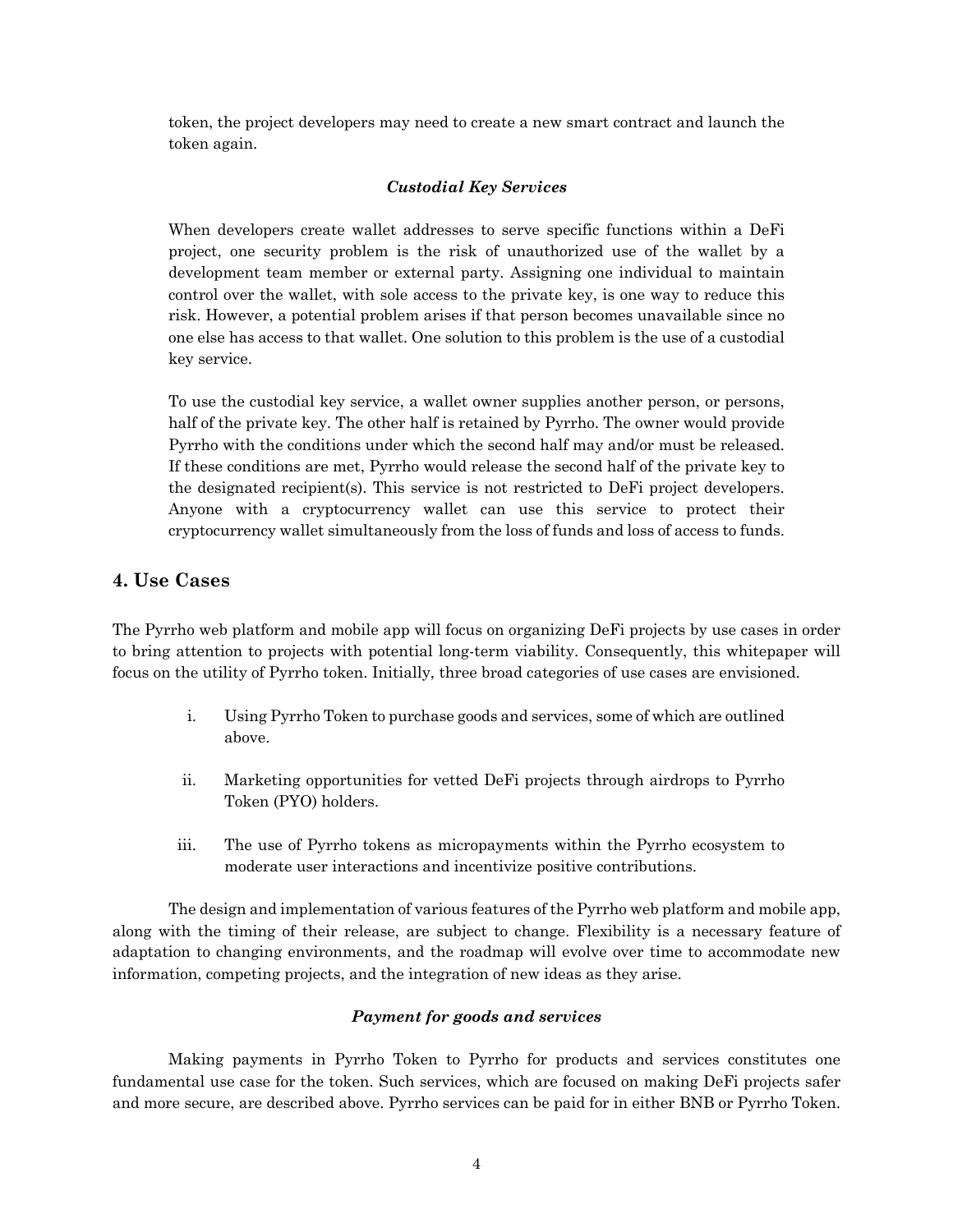10% of payments made in Pyrrho Token that are received for services offered by Pyrrho, will be burned, thereby lowering the circulating supply. 5% of payments made in BNB for services offered by Pyrrho will be used to buy Pyrrho Token, which will subsequently be burned. These burns will take place weekly or as funds accumulate.

# *Marketing for vetted DeFi projects through airdrops*

DeFi projects that meet the required set of standards will be able to list themselves on the web platform and mobile app free of charge. Projects that are listed can then leverage the Pyrrho user ecosystem for marketing and promotion of their project through the use of airdrops. Under the airdrop marketing program, owners of listed projects will be able to airdrop tokens to users of the Pyrrho web platform and mobile app who opt into the program.

# *Regulation of the User Environment within the Pyrrho Ecosystem*

The third broad use case is described below. Pyrrho intends to implement these features after an initial web platform and mobile app that include the features described above, are successfully launched.

# **5. Regulation of the User Environment**

The Pyrrho user ecosystem will have three tiers of access. Unlike many online services, access to features will not be obtained through the payment of a subscription. The three tiers of access are (1) public users, (2) registered users, and (3) verified users. Any member of the public can use a set of core features of the Pyrrho web platform and mobile app for free, without providing any information to Pyrrho. Registered users will create a username and password, provide an email address, and receive a small number of Pyrrho tokens in an internal account. Registered users and verified users can also earn and spend Pyrrho token by accessing the features and areas of the Pyrrho ecosystem. Verified users go through a process of verifying their status as a real person, with a real-world identity. Verified users commit to using only one username within the Pyrrho ecosystem and have access to all features and areas within it.

NOTE: These features are included in the intended design, development, and launch of the web platform and mobile app, but are subject to change.

# **a.) Access to the database.**

Any member of the public will be able to access the searchable database and profiles of DeFi projects at no charge.

# **b.) Trading Pyrrho Token on public exchanges.**

Any member of the public will be able to trade Pyrrho Token on Pancake Swap or other exchanges as listings occur, like any other BEP20 token on the Binance Smart Chain.

## **c.) Purchasing Pyrrho Token on the Pyrrho web platform and mobile app.**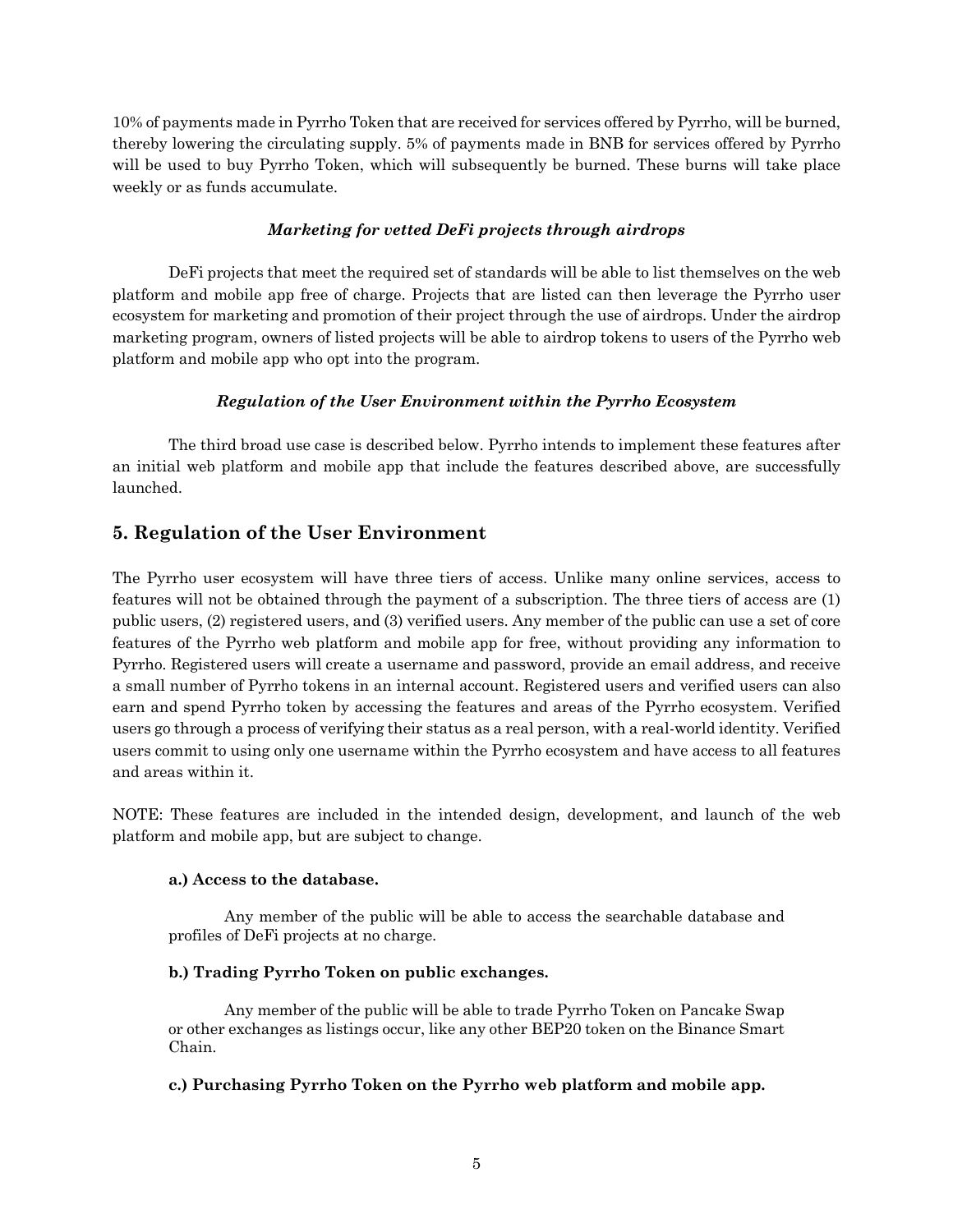Any member of the public will be able to purchase Pyrrho Token using BNB and other currencies directly on the Pyrrho web platform and mobile app, to be held in an external cryptocurrency wallet.

#### **d.) Purchasing services from Pyrrho.**

Any member of the public will be able to purchase services that are intended to improve public trust and confidence in DeFi projects.

#### **e.) Listening to and watching discussions and events.**

Members of the public will be able to listen to and watch some discussions and events verified users hold within the Pyrrho user ecosystem.

#### **f.) Internal Pyrrho Token account.**

Registered users and verified users will have an internal account to hold Pyrrho tokens. This internal account will reside within the structure of the Pyrrho ecosystem. The internal account is not an individual cryptocurrency wallet. Internal accounts keep a record of the balance of Pyrrho tokens that each registered and verified user earns or spends through micropayments within the Pyrrho user ecosystem.

#### **g.) Direct messaging.**

Registered and verified users can use a direct messaging system within the Pyrrho ecosystem.

#### **h.) Participate in group voice and video discussions events.**

Registered and verified users can participate by appearing and speaking in group audio and video discussions and events. By contrast, members of the public are only able to listen to and view discussions and events.

#### **i.) Earn and spend Pyrrho Token as micropayments.**

Registered and verified users can contribute to the user environment in various ways, by reading about DeFi projects, visiting different areas of the ecosystem, and participating in discussions and events. Each interaction with the site involves a micropayment to or from the user's internal account. When the user contributes in a positive manner, a micropayment is made to the user. When the user receives a benefit from Pyrrho or other users, a micropayment is made to the system or other users from the user who received the benefit. Micropayments are also used to regulate the environment and encourage a positive experience for everyone. Breaking the rules set by other users within specified areas of the ecosystem will result in a micropayment penalty, which will increase if a user repeatedly breaks rules. Users can also make micropayments to each other as compliments and awards for their contributions.

#### **j.) Maintain a user score.**

Registered and verified users will maintain a user score that is based on the flow of micropayments into and out of their accounts. All users can see their own scores but only verified users will be able to see the scores of others.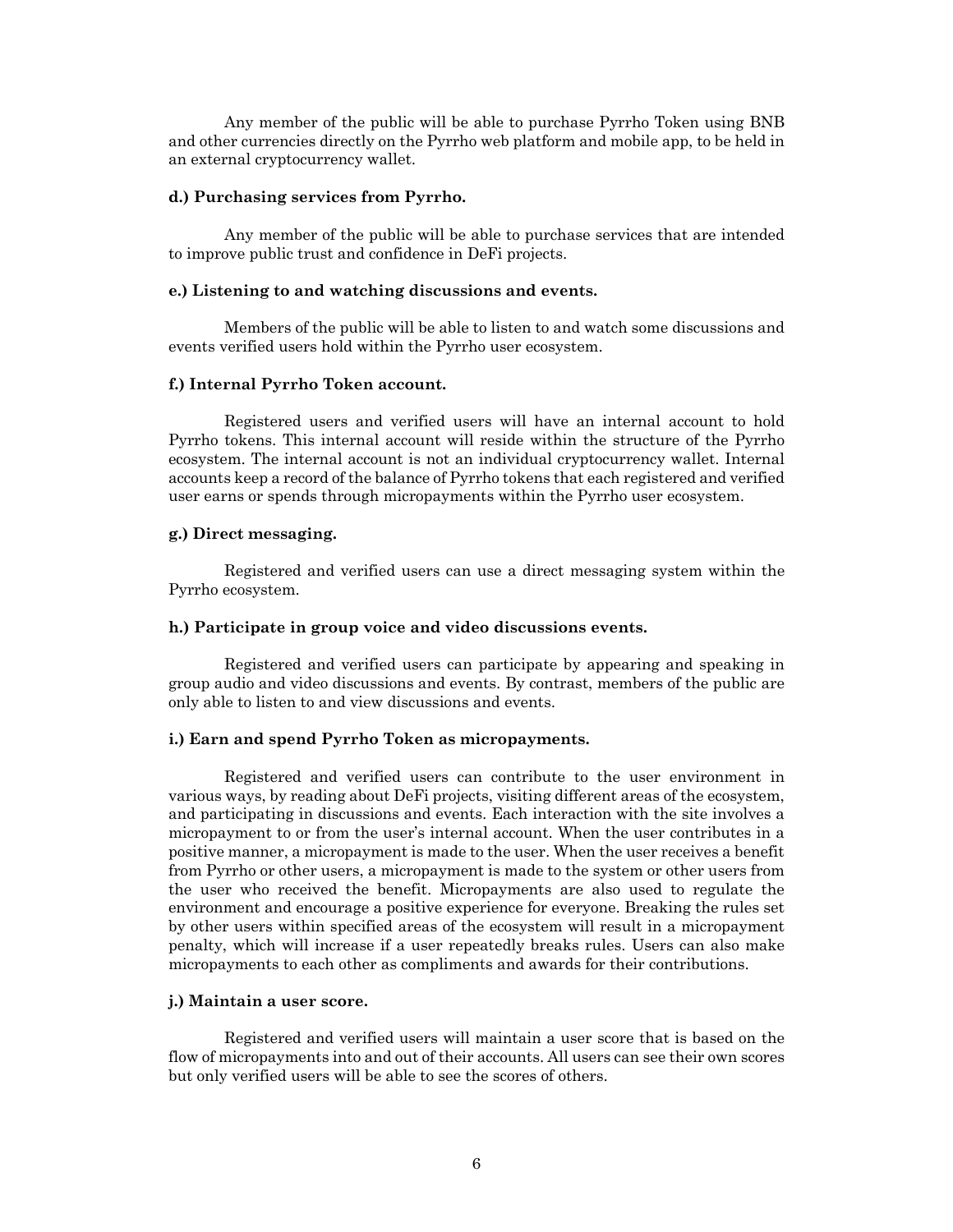#### **k.) Purchase Pyrrho tokens for an internal account.**

Registered and verified users will be able to purchase Pyrrho tokens for their internal accounts. Purchases are made through the Pyrrho web platform or mobile app. Note that registered users cannot withdraw Pyrrho tokens from their internal accounts. Once purchased, the tokens are used internally to interact with the environment and other users.

### **l.) Transfer Pyrrho tokens between internal accounts and private wallets.**

Only verified users may transfer Pyrrho tokens between their internal accounts and private wallets. This means that verified users can add Pyrrho tokens to their internal accounts in order to continue to access features and areas of the web platform and mobile app without making contributions. It also means that a verified user who makes significant contributions that result in an accumulation of Pyrrho tokens in the user's internal account can transfer those tokens to a private wallet to be used outside of the Pyrrho ecosystem.

#### **m.) Post written material on the site.**

Only verified users will be able to post written material within select areas of the Pyrrho ecosystem.

#### **n.) Schedule and lead group discussions and events.**

Only verified users will be able to schedule and lead group audio and video discussions and events.

NOTE: All features of the Pyrrho web platform and mobile app are subject to change. The Pyrrho ecosystem is made up of design concepts that have not been developed or tested.

### *An absence of scrolling message boards and chat rooms*

Conspicuously absent from the conceptual design of the Pyrrho web platform and mobile user ecosystems are the message boards, chat rooms, and short form posts common to virtually all social media platforms. This is a conscious decision to distinguish the user environment from current online modes of communication. Discussions about cryptocurrencies in current social media environments across the spectrum are dominated by fast-paced posting of brief statements, GIFs, memes, emojis, pumping, bashing, cheerleading, trolling, and spam. Pyrrho seeks to establish something new.

### *A focus on voice and video interactions*

The Pyrrho user environment has been designed to focus on voice and video interactions in groups and events. Groups are formed by a verified user, who will set the rules and constraints within the group. The group members will be provided with tools to engage in communication by means of voice and video, with features that are intended to humanize the online experience and allow for open dialogue about diverse ideas. Events are scheduled and held by verified users as audio and video presentations. Events are distinguished from groups by the tools that the organizer will have to present materials and control any discussion. Additionally, the micropayment system plays an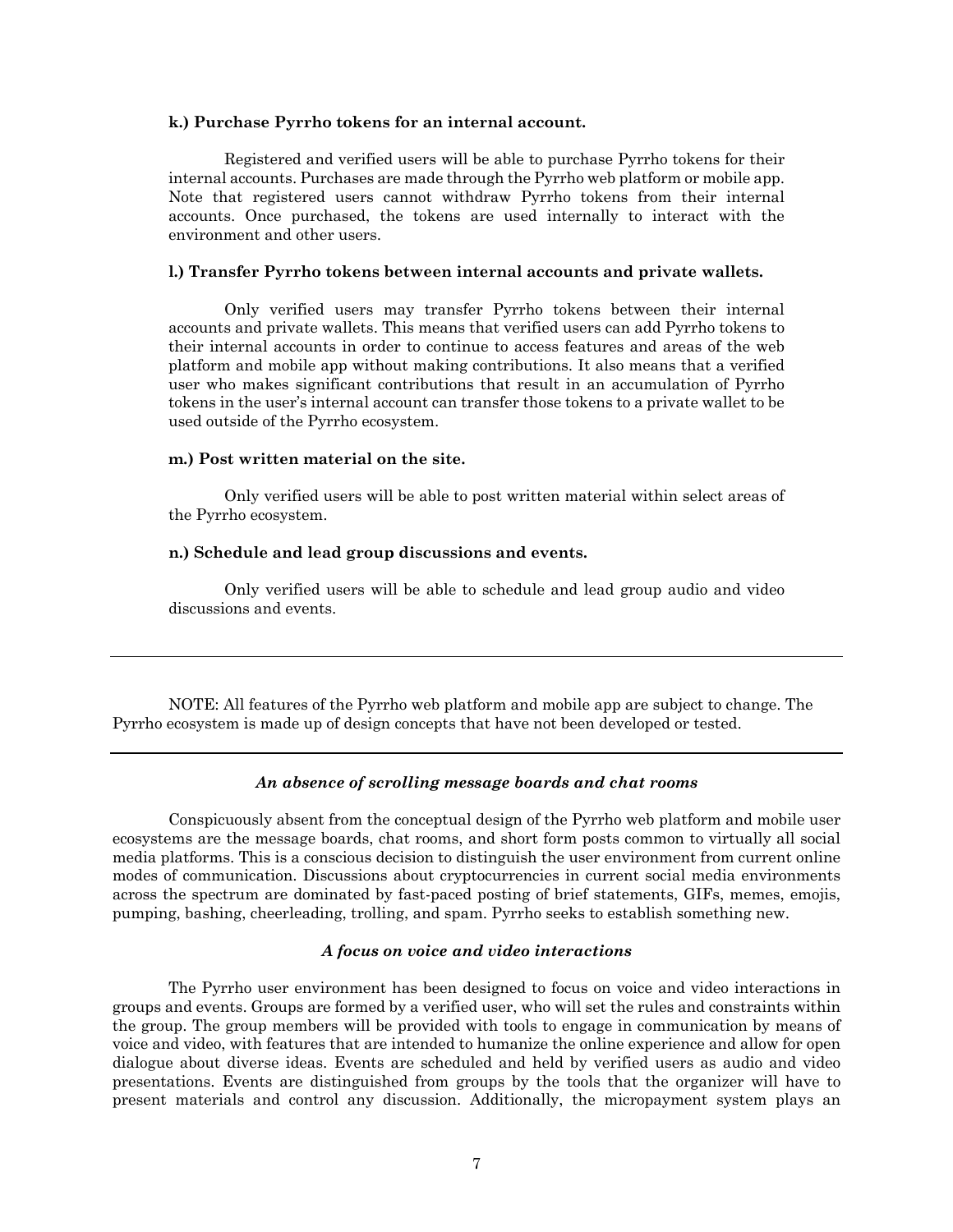important role in events. By setting the flow of micropayments toward or away from the audience, an event organizer can incentive attendance by paying the audience, or profit from audience attendance if there is a demand for the material presented during the organizer's event. Events can therefore be used by DeFi projects that have been screened to meet a set of standards to promote the project by setting the flow of micropayments to those users who attend the event.

# **6. Pyrrho Token Details**

Pyrrho Token has been deployed on the Binance Smart Chain (BSC) network. This provides fast and scalable transactions, low fees, and broad exposure to the token. Details about the initial limited public presale, UniCrypt presale, and public launch of the token are provided below.

## **Limited Public Presale**

Pyrrho held an initial presale of Pyrrho Token (PYO) at a fixed price under the following conditions.

- Start Date: December 20, 2021
- End Date/Time: December 23, 2021
- Allocation of Supply: 3% / 150,000,000 PYO
- Total Sold: 32.5
- Sale Rate: 4,600,000 PYO per BNB
- Min/Max Purchase: 0.5 BNB to 3 BNB
- Discount to Launch:  $15\%$  + No Buy Tax

*Accepted Purchase Lots*

0.50 BNB = 2,300,000 PYO  $0.75$  BNB = 3,450,000 PYO 1.00 BNB = 4,600,000 PYO 1.25 BNB = 5,750,000 PYO 1.50 BNB = 6,900,000 PYO 1.75 BNB = 8,050,000 PYO 2.00 BNB = 9,200,000 PYO 2.25 BNB = 10,350,000 PYO 2.50 BNB = 11,500,000 PYO 2.75 BNB = 12,650,000 PYO 3.00 BNB = 13,800,000 PYO

## **Primary Public Presale**

Pyrrho held an additional presale of Pyrrho Token (PYO) after the initial presale. This sale was hosted on UniCrypt. 75% of the BNB raised was used for initial liquidity in the public launch on PancakeSwap. The remaining 25% of the BNB raised was transferred to two company funds wallets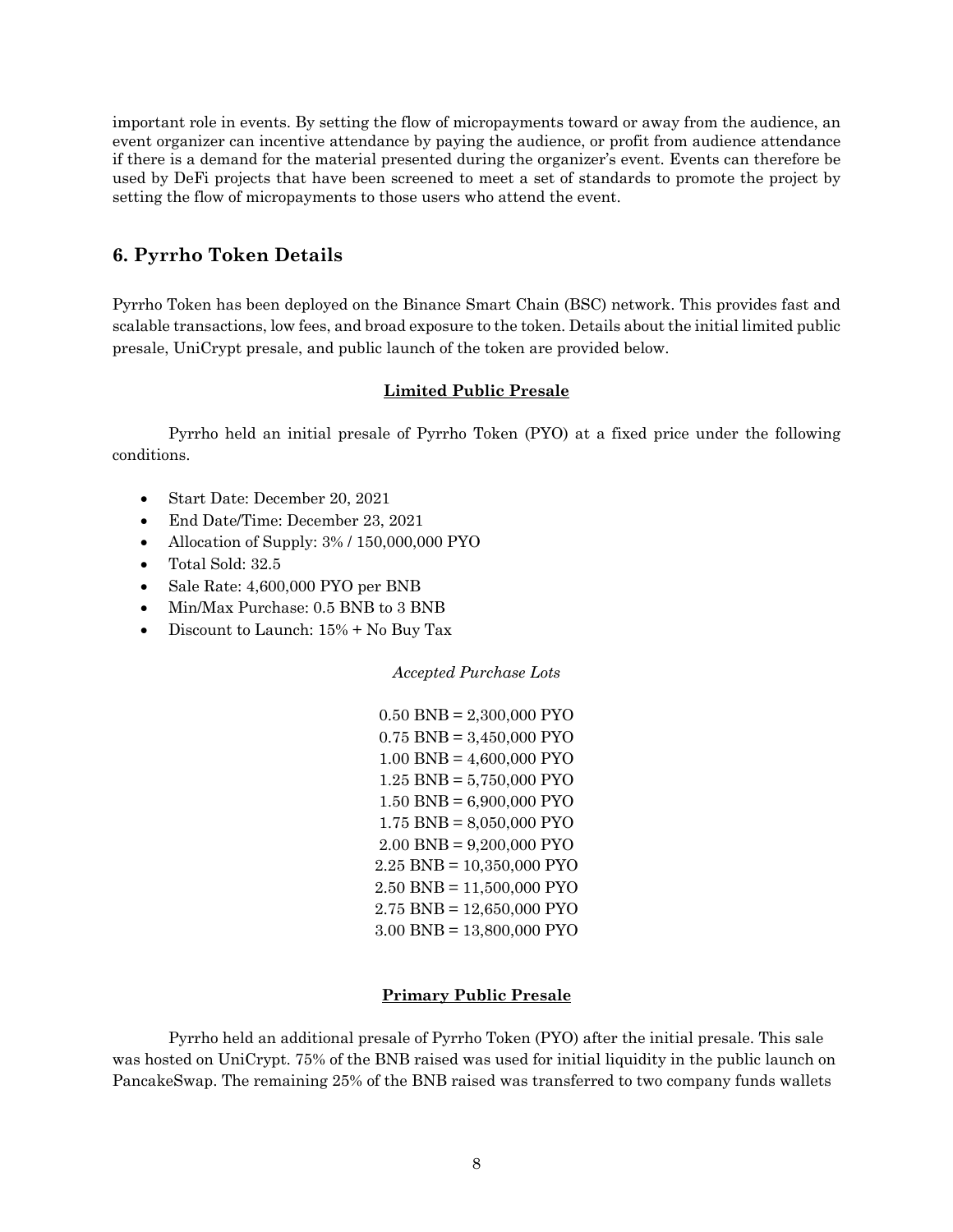owned by Pyrrho LLC to be used for the development and marketing of the Pyrrho web platform and mobile app, along with ancillary costs.

- Start Date/Time: January 7, 2021
- End Date/Time: January 8, 2021
- Allocation of Supply: 44% / 2,200,000,000 PYO
- Soft/Hard Cap: 200 BNB & 500 BNB
- Total Sold: 500 BNB
- Sale Rate: 4,400,000 per BNB
- Min/Max Purchase: 0.5 BNB to 2 BNB
- Discount to Launch: 10% + No Buy Tax

## **Public Launch on Pancake Swap v2**

Pyrrho Token (PYO) was launched publicly on PancakeSwap v2 immediately after the UniCrypt presale concluded. Upon completion of the UniCrypt Presale, 75% of the BNB raised was used to add initial liquidity to the Pyrrho Token liquidity pool on PancakeSwap.

- Date: January 7-8, 2022.
- Tokens Added to LP: 30% / 1,500,000,000 PYO
- 75% of BNB raised during the primary public presale added to LP
- Launch Price in BNB: 0.00000033 BNB
- Liquidity to Market Cap Ratio at Launch:  $\sim$  30%

# **7. Pyrrho Wallets**

All wallets in this list are owned by Pyrrho LLC for the purpose of developing and marketing the Pyrrho web platform and mobile app, along with ancillary costs.

## a.) **Contract Owner Address**

This wallet is used to manage contract functions.

### **b.) PancakeSwap LP Address**

This wallet is used to provide Liquidity to Pyrrho Token. The initial liquidity lock is six months to allow migration to a new platform if needed in the future. The liquidity will be relocked if migration is not needed.

## **c.) Company Funds Wallets**

Pyrrho tokens from transaction fees are sent to two separate company-funds wallets as a security measure. The funds are owned by Pyrrho LLC and will be used to design, develop, launch, and maintain the Pyrrho web platform and mobile app.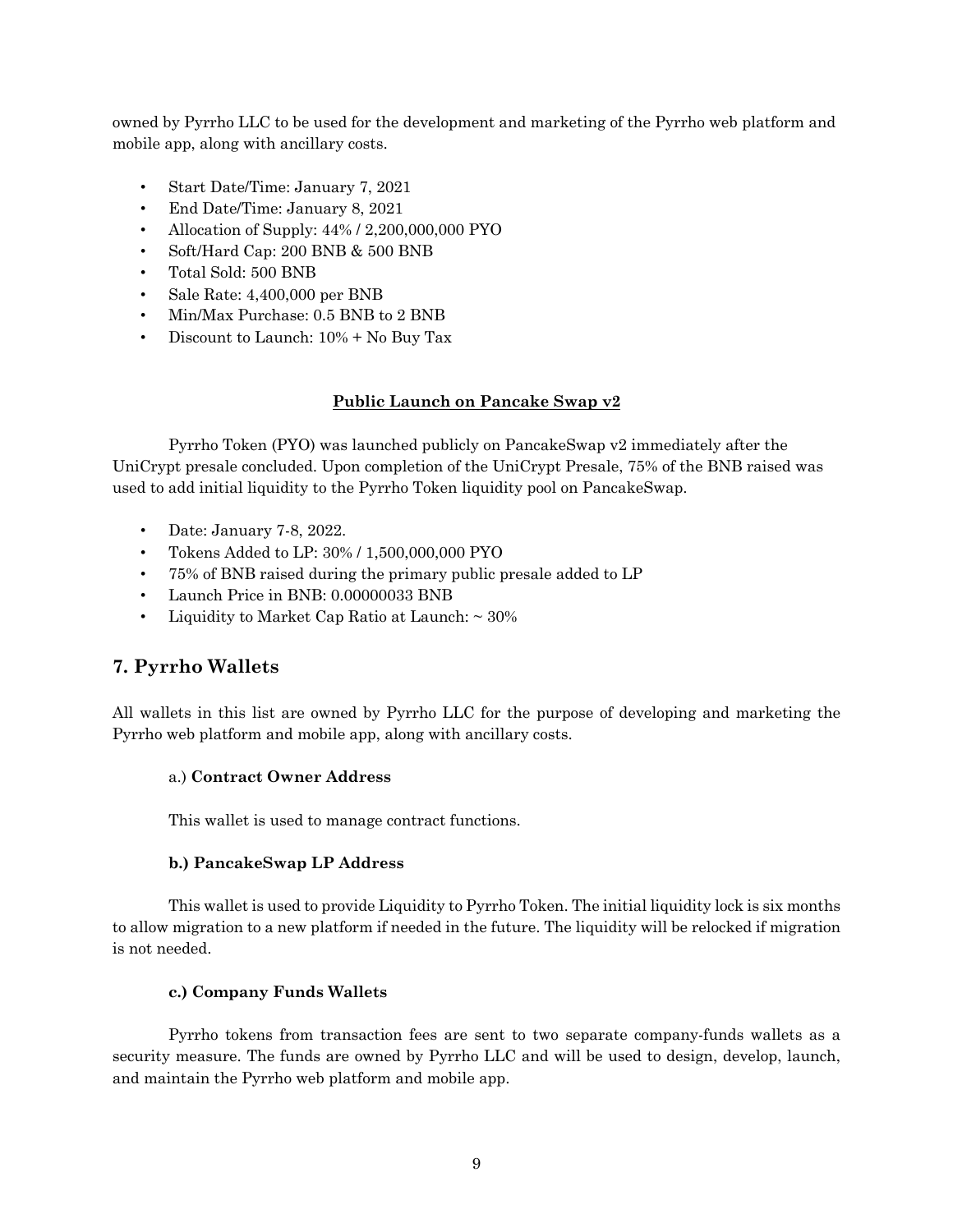#### d.) **Company Funds Reserve Wallet**

This wallet will hold 10% of the total supply of Pyrrho tokens as a reserve for project development. The funds are owned by Pyrrho LLC. The reserve will be locked with a vesting schedule. 10% of the initial supply of tokens in the wallet will be released to the company-funds wallets each month until they are depleted.

If the developers determine that the additional tokens are needed to achieve the goals of the roadmap contained within this lite paper in an efficient and expeditious fashion, they will be traded for BNB and that BNB sent to the company funds wallets to be used solely for the purpose stated above. If they are not needed for the purpose stated above, the unlocked Pyrrho tokens will be relocked. No later than sixty days after the completion of the initial roadmap, any tokens remaining in the Company Funds Reserve will be removed from the circulating supply via burn.

#### **e.) Cex/Dex Reserve Wallet**

This wallet will strictly be used to supply tokens to new centralized and decentralized exchanges. These tokens will be locked with a vesting schedule. 50% will be released after 3 months and the remaining 50% three months after that. The lock will be a total of six months. If the tokens are not needed for an exchange listing, they will be relocked with the same schedule.

#### **f.) Giveaway Events Wallet**

This wallet will initially hold 3% of the total supply of tokens. It is not a locked wallet. The tokens will be used for marketing and promotion purposes through giveaway events, rewards, contests, and/or other incentive programs. If such events and/or programs are no longer needed and tokens remain in the wallet, they will be removed from circulating supply via burn. These tokens will be used or burned no later than one year after the completion of the goals listed on the roadmap contained within this whitepaper.

# **8. Holder Safety Measures**

#### **a.) Maximum Sell Limit**

This function refers to the percentage of the tokens in a wallet that can be sold in one transaction. This will be writeable and excludable by the owner to allow Pyrrho to move funds as necessary without restriction. However, this will have a 10% lower limit hardcoded to provide holder security. This ensures no holder can be completely locked out of selling or moving funds. This feature is meant to prevent large selloffs. This feature will not be applicable to wallets holding 0.1% or less of the circulating supply. Circulating supply includes all tokens other than tokens that have been burned.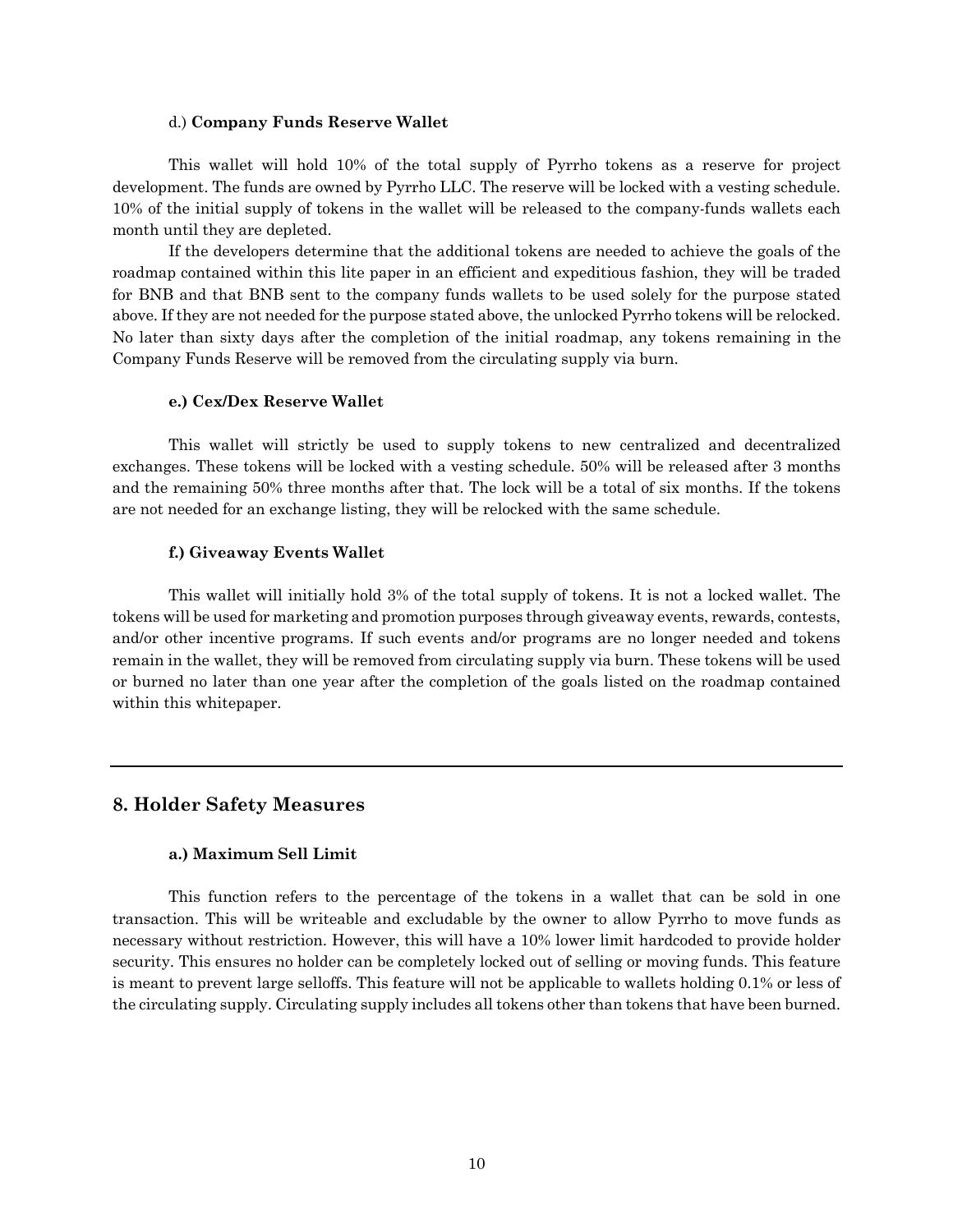#### **b.) Maximum Wallet Size**

This function refers to the size of an individual's wallet. This will be excludable by the owner but not writeable. The maximum wallet size is hardcoded to be 0.5% of the total initial supply. No public holder, including any team members, will be able to own more than 25,000,000 tokens in a single wallet. This feature is intended to prevent large holders from influencing price volatility, as seen in projects without this restriction.

#### **c.) Split Tax (Buys & Sells/Transfers)**

This will be writeable and excludable by the owner to allow Pyrrho to move funds as necessary without a transaction tax. The tax will have a hardcoded maximum of 5% for buys and a maximum of 5% for sales and transfers. These upper limits ensure that holders cannot be exploited from a malicious tax percentage.

## **9. Transaction Tax Overview**

All transaction taxes from buying, selling, or transferring Pyrrho tokens are sent as Pyrrho Token, BNB, and/or BUSD to two company-funds wallets. The percentage of the tax that is sent to the company-funds wallets as each of the three currencies is determined through a writeable function within the smart contract.

### **a.) Buy Tax**

The tax on buying Pyrrho can be set between 0% and 5% with a writeable function in the smart contract. The buy tax will initially be set at 2%. Once the roadmap in this lite paper has been completed, the tax on buying will be reduced to 1%. Adjustments to the tax may occur in the future, but the 5% maximum is hardcoded into the smart contract, so no tax greater than 5% for buying the token can ever be imposed.

### **b.) Sell and Transfer Tax**

The tax on selling and transfers of Pyrrho can be set between 0% and 5% with a writeable function in the smart contract. The sell/transfer tax will initially be set at 4%. Once the roadmap in this lite paper has been completed, the tax on selling and transfers will be reduced to 2%. Adjustments to the tax may occur in the future, but the 5% maximum is hardcoded into the smart contract, so no tax greater than 5% for selling or transferring the token can ever be imposed.

# **10. Transaction Tax Writeable Functions**

The Pyrrho Token smart contract will use the following function inputs for the buy tax and the sell/transfer tax.

Total Tax  $=$  \_\_\_\_ (not to exceed 5%)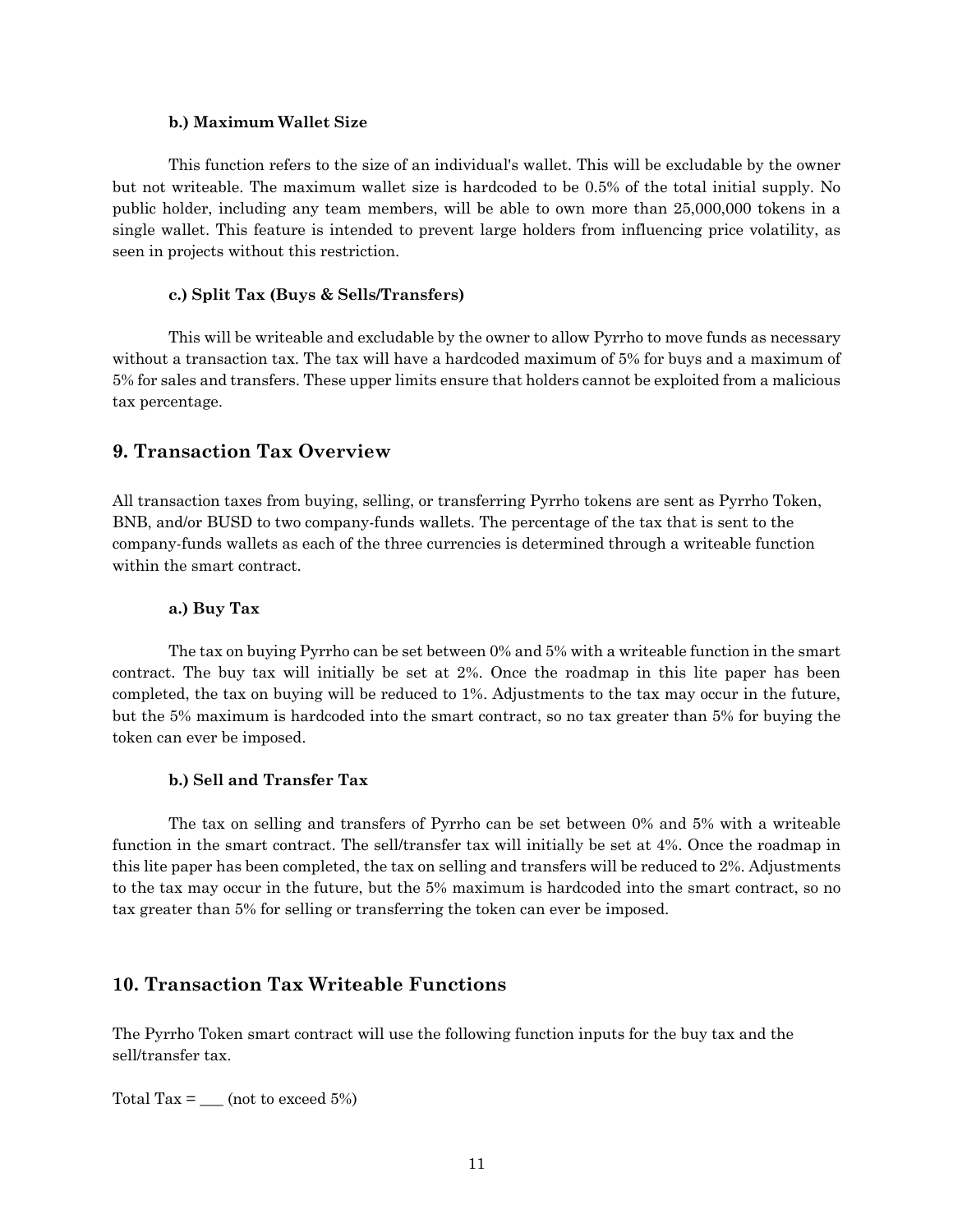% of Total Tax received as Pyrrho Token =  $(0\% \cdot 100\%)$ % of Total Tax received as  $BNB =$  (0% - 100%) % of Total Tax received as  $\text{BUSD} =$   $(0\% \cdot 100\%)$ 

Send 50% of Total Tax to Address = \_\_\_\_\_\_\_\_\_\_\_\_\_\_\_\_\_\_\_\_\_\_\_ Company Funds Wallet Address 1 Send 50% of Total Tax to Address = \_\_\_\_\_\_\_\_\_\_\_\_\_\_\_\_\_\_\_\_\_\_\_ Company Funds Wallet Address 2

# **11. Pyrrho LLC**

Pyrrho LLC is a limited liability company formed under the laws of the State of Arizona, on November 8, 2021. Pyrrho LLC intends to develop, launch, and maintain the Pyrrho web platform and mobile app. Pyrrho LLC plans to employ or contract with software developers, graphic designers, a marketing team, and support staff, to ensure that Pyrrho Token's use cases within the Pyrrho web platform and mobile apps are realized in a timely manner.

## *Contact Information*

Pyrrho LLC 5151 E Broadway Blvd Suite 1600 Tucson, AZ 85711 USA contact@pyrrhodefi.com

# **12. Roadmap**

The roadmap is aspirational and subject to change.

## *June – October 2021*

Development team formation Start design of Pyrrho web platform and mobile app Start design of Pyrrho micropayments system Design of Pyrrho Token Plan presales and launch

## *November 2021*

Formation of Pyrrho LLC Coding and deployment of Pyrrho Token Creation of roadmap Draft whitepaper and lite paper Plan for presale and public launch of Pyrrho Token Design of marketing campaign Smart contract audit KYC certification for development team